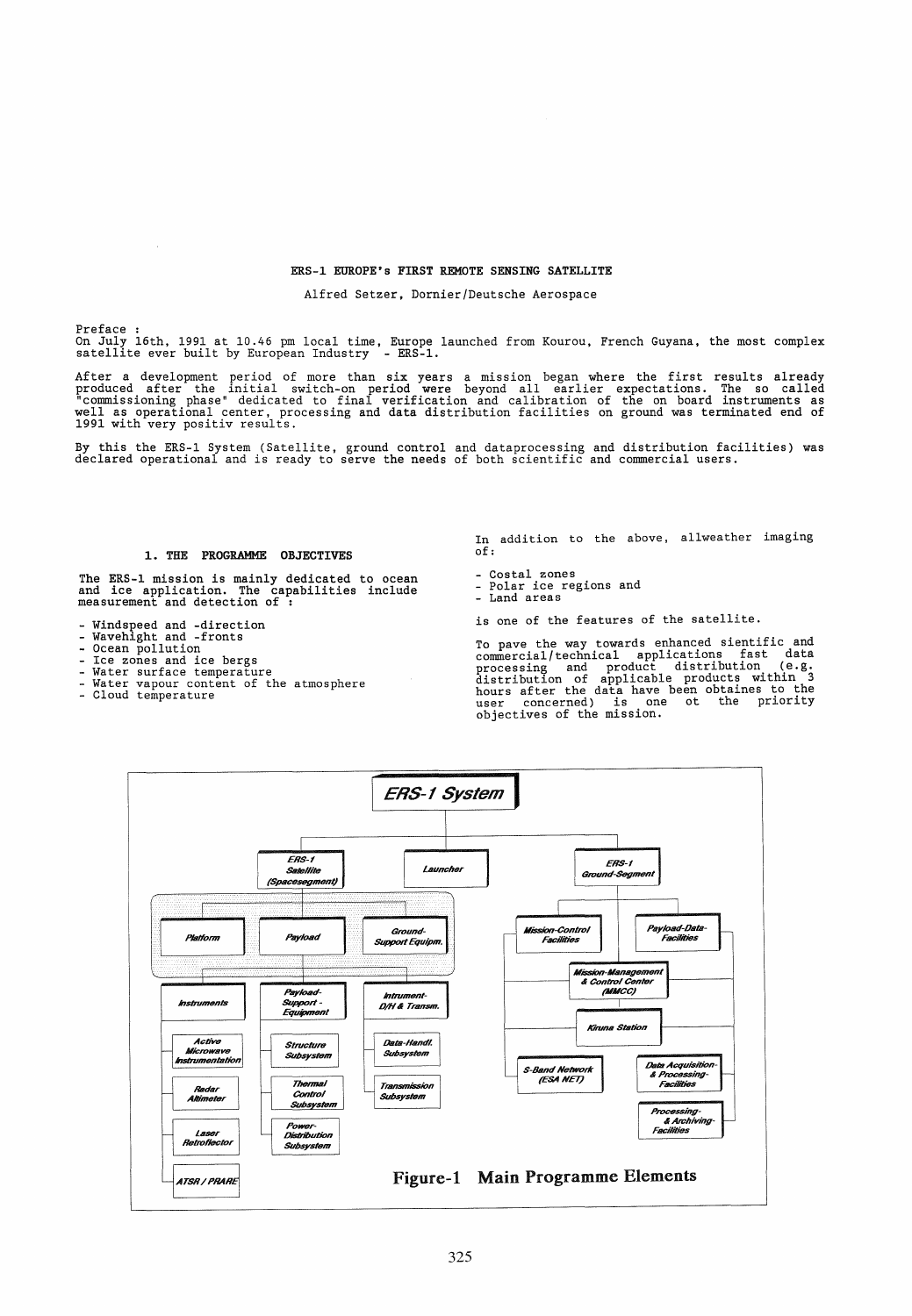With this approach the ERS-1 programme<br>contributes to:

- 
- 
- Ocean- and climat research<br>- Glaciology<br>- Environmental research<br>- First operational applications and their promotion

# 2. THE ERS-l SYSTEM

ERS-l (= European Remote Sensing Satellite No. 1) is a "end to end system" for allweather and global environmental monitoring. This means that the overall progranune is not limited to the development and operation of the satellite proper but includes data processing, archieving and distribution.

The main programme elements are shown in figure 1.

# 2.1 The Satellite

The satellite basically consists of the platform<br>which provides for power-generation and<br>distribution, attitude control and measurement,<br>command handling for the satellite and S-band<br>telemetry for the housekeeping data of

This platform is derived from the French Spot progranune and adapted to the specific needs of ERS-I.

The main element, however, is the payload module which comprises the set of instruments together with the payload dedicated support hardware like structural support, thermal control, power<br>distribution and the data handling and<br>transmission subsystem for the instrument data<br>which are handled separately from the "normal"<br>spacecraft housekeeping data. The specified<br>me

The main elements of platform and payload respectively can be seen on the exploded view of figure 3



|                                                                                    | <b>ERS-1/2 Programme</b><br>- Measurement Performance - |                                                                                                                  | <b>Dornier</b><br>Deutsche Aerospace    |  |
|------------------------------------------------------------------------------------|---------------------------------------------------------|------------------------------------------------------------------------------------------------------------------|-----------------------------------------|--|
| <b>Geoph. Parameter</b>                                                            | Range                                                   | <b>Accuracy</b>                                                                                                  | <b>Main Instrument</b>                  |  |
| <b>Wind Field</b><br>- Velocity                                                    | $4 - 24$ m/sec                                          | $+/- 2$ m/s or 10%<br>whichever is greater                                                                       | Wind Scatterometer &<br>Radar Altimeter |  |
| -Direction                                                                         | 0 - 360 degree                                          | $+/- 20$ degree                                                                                                  | <b>Wind Scatterometer</b>               |  |
| <b>Wave Field</b><br>- Signif. Wave Height                                         | $1 - 20$ m                                              | $+/- 0.5$ m or 10%<br>whichever is greater                                                                       | Radar Altimeter                         |  |
| - Wave Direction<br>- Wavelength                                                   | $0 - 360$ degree<br>$50 - 1000$ m                       | $+/-$ 15 degree<br>20%                                                                                           | <b>SAR Wave Mode</b><br>SAR Wave Mode   |  |
| <b>Earth Surface Imaging</b><br>- Oceans<br>- Coastal Zones<br>- Sea-Ice<br>- Land | 100 km                                                  | geometric/radiometric<br>resolutions:<br>a) $30 \text{ m} / 2.5 \text{ dB}$<br>b) $100 \text{ m} / 1 \text{ dB}$ | SAR Image Mode                          |  |
| <b>Altitude</b><br>- Over Ocean<br>- Over Ice Sheets                               | 745 - 825 km                                            | $+/- 10$ cm<br>less than 1 m                                                                                     | Radar Altimeter                         |  |
| Satellite Range                                                                    |                                                         | $+/- 10$ cm                                                                                                      | <b>PRARE</b>                            |  |
| Sea Surface Temp.                                                                  | 500 km swath                                            | $+/- 0.5 K$                                                                                                      | ATSR (IR)                               |  |
| Water Vapour                                                                       | in 25 km spot                                           | 10%                                                                                                              | ATSR (Microwave Sounder)                |  |

Figure 2 Measurement Performance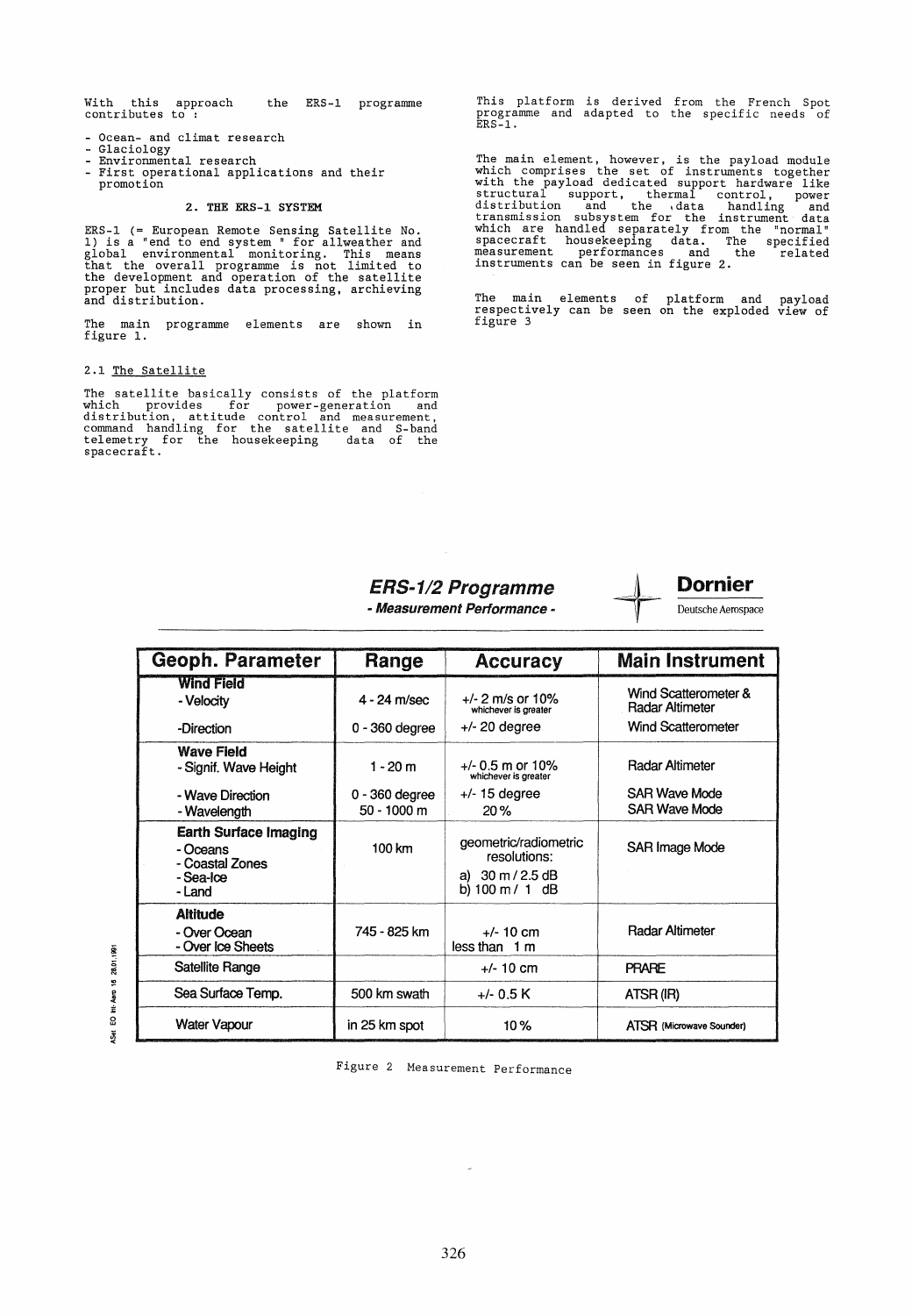# **ERS .. 1 Overview**



Figure 3 Exploded View

 $\hat{\boldsymbol{\gamma}}$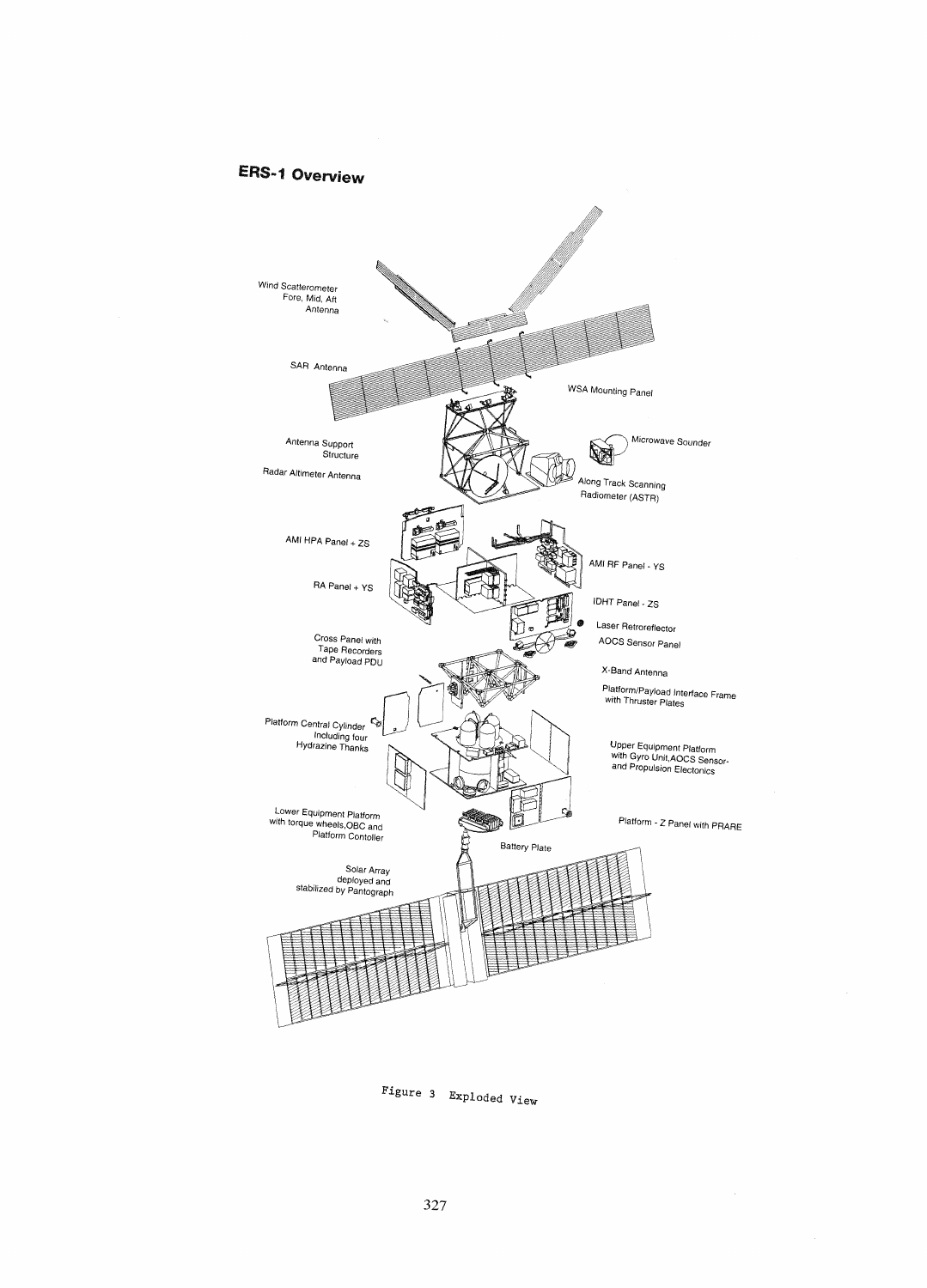2.2 The Ground segment

The mission dedicated ground station is located in Kiruna, Sweden and interfaces with the Mission Management and Control Center (MMCC) at ESOC; Darmstadt.

Apart from further European stations like<br>Maspalomas, Fucino etc. numerous other stations<br>(mainly to receive real-time SAR - data) are<br>being phased in worldwide. During the operational<br>phase which began late December 1991

The interrelation of the various ground elements of the ERS-1 System also seen from a user point of view are shown in figure 4.

# 2.3 The Main Instrument Operation

The C-band (5.3 GHZ) ACTIVE MICROWAVE<br>INSTRUMENTATION (AMI) comprises two different<br>Instruments, a Synthetic Aperture Radar (SAR)<br>which can be operated in either imaging or wave<br>mode and a Scatterometer the operational mod

The image measurement geometrie is outlined in figure 5.

In the wave mode operation the SAR takes "snapshots" every 200 km of a 5 times 5 km "wave cell" from the sea surface measuring the veraintion of the radar echo created by the waves of the ocean. The data allow determinatio

The wind scatterometer uses 3 different antennas: a far-, mid and aft -antenna relativ to flight direction.

The measurement principles asks for one measurement of each "measurement cell" by each antenna. By aid of a mathematical model windspeed and winddirection are being derived out of the returned radar echos.

SCATT measurement geometry is outlined in figure 6.



Figure 4 ERS-1 Central Facilities



Image:





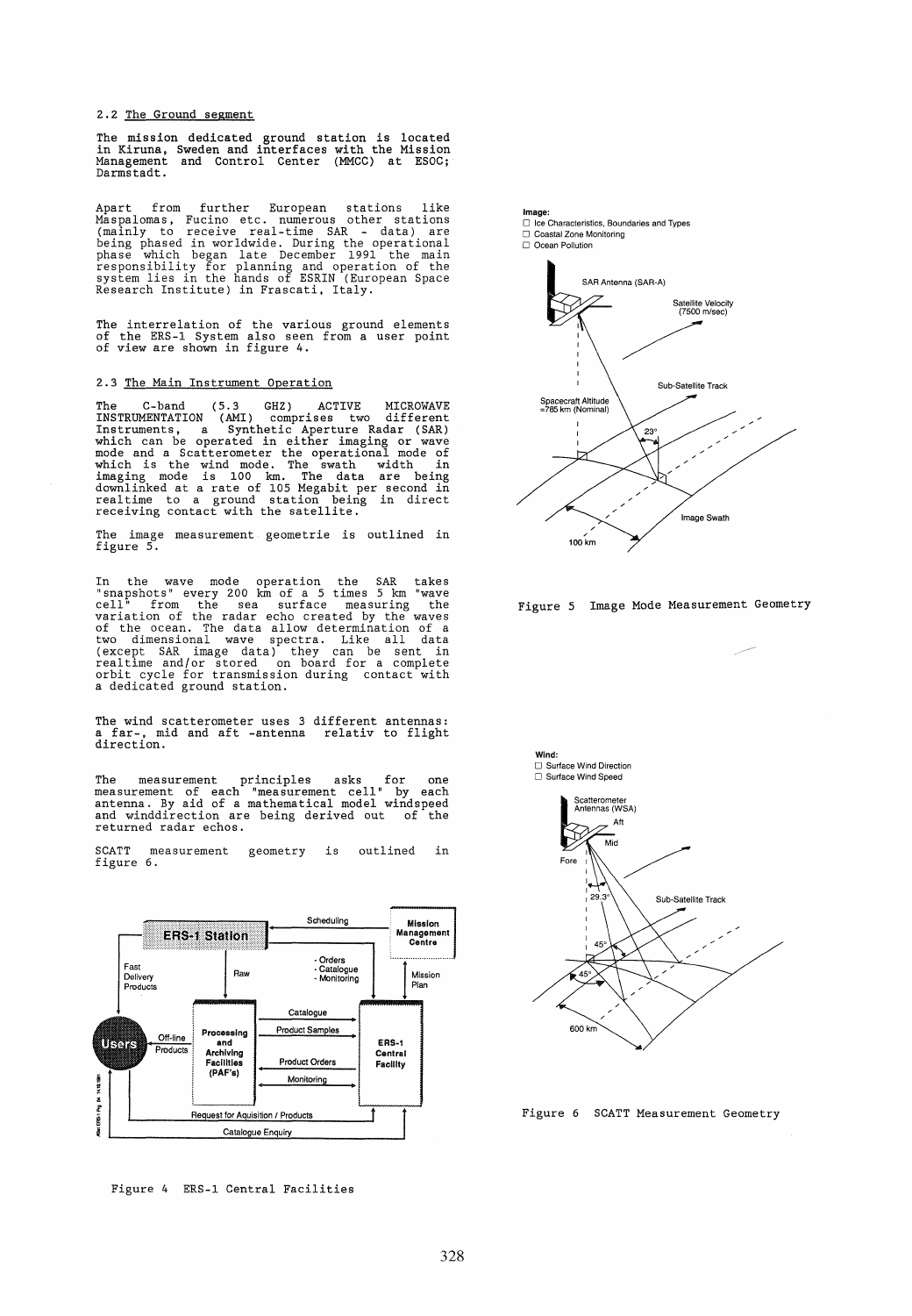The Ku-band (13.8 GHz) RADAR ALTIMETER is also an active mircowave instrument pointed to earth center. The instrument measures significant wavehight and windspeed over ocean. Over ice the ice topography and its character as well as ice water separation line can be determined.

The significant wave hight (SWH) is being<br>determined out of the signal form of the returned<br>radar echo, whereas the strength of the returned<br>signal is both a measure of the wind speed and is<br>also being used for determinati

The ALONG TRACK SCANNING RADIOMETER (ATSR-M) comprises two different instruments, an infrared radiometer (IRR) and a microwave + radiometer  $(MWR)$ .

The passive infrared radiometer scans the earth simul taneously in two different viewangles and four different channels (1.6; 3,7; 11; 12 micrometer). The instrument determines<br>- sea surface temperature,<br>- temperature of the cloud top,<br>- cloud coverage and

- 
- 
- radiation density of land and ice surfaces.

The accuracy of temperature measurement in a 50 times 50 km measurement field is better than 0,5°K and reaches O,l°K for measurement cells of 1 times 1 km in cloudfree areas.

The second ATSR-instrument is a nadir pointing microwave sounder operating at 23.8 GHz and 36.5 GHz which mainly determines athmospheric water vapor content.

# 3. THE PROGRAMME DEVELOPMENT

First conceptual studies for an allweather (radar based) earth observation system started already some 15 years ago. The basic mssion idea was defined in the early eithies and a phase B study was done from summer 82 to September 83.

After a technical and geographical distribution "harmonisation process" the main development phase started in December 1984. The main programmatic data are summarized in figure 7.

| Customer                              | European Space Agency (ESA)                                                           |  |  |
|---------------------------------------|---------------------------------------------------------------------------------------|--|--|
| Prime Conractor                       | Dornier / Deutsche Aerospace                                                          |  |  |
| Contract Value                        | @ 1,3 Billion German Mark<br>$( = \textcircled{a} 800$ Million US\$)                  |  |  |
| Participating Comp.                   | @ 50 from 14 countries (12 European,<br>Canada and USA)                               |  |  |
| Progamme Duration                     | 6 Years main developement phase                                                       |  |  |
| Personel Deployment                   | @ 3000 engineers in the participating industry<br>during the main developement phase. |  |  |
| Figure-7 ERS-1 Main Programmatic Data |                                                                                       |  |  |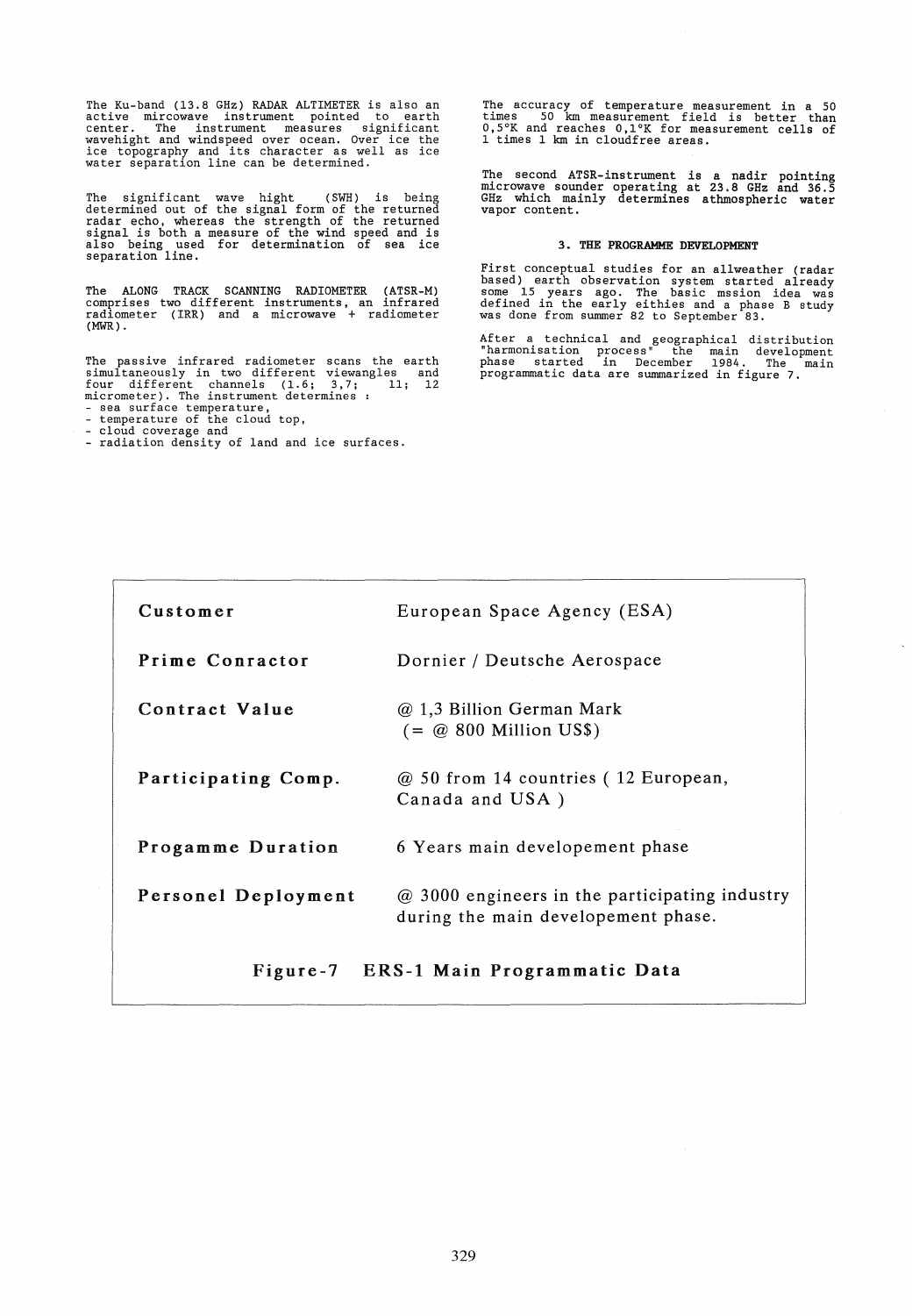## 4. FIRST MISSION RESULTS

#### 4.1 Imaging

Numerous pictures have been taken by the<br>onboard SAR instrument irregardless of a day-<br>time and cloud coverage thus demonstrating its<br>allweather capability. The accuracy/resolution<br>being approximately 25 m is better than<br>o

Spectacular results could be achieved through<br>multi-image processing thus gaining information<br>about changes occured during a given time<br>period or longer term ice observation. The<br>system also demonstrated its capability to<br>

# 4.2 Wind- and wave-detection and observation

The global aspect and usefulness of the Radar<br>Altimeter and Scatterometer measurements could<br>be very well demonstrated and the data are<br>already now being fed into the various<br>meteorological services to assist in improving<br>

The consortium led by Dornier-Deutsche Aerospace consisted of same 50 companies. The first layer of the industrial organisation which also reflects the responsibility sharing within the consortium is shown in figure 8.

The main development phase not only covered the<br>building of the flight model and the ground<br>segment but also two more satellite models<br>being used for mechanical, thermal and<br>functional verification and system<br>qualification

The phasing of these elements and their timely duration is given in figure 9.

The launch of ERS-1 took place during the night<br>from 16th to 17th of July at 01,46 UT from<br>Kourou by means of an ARIANE to launcher (Vol<br>44), and after successful deployment of all<br>stowed appendages like Dolar Array, SAR<br>a began.



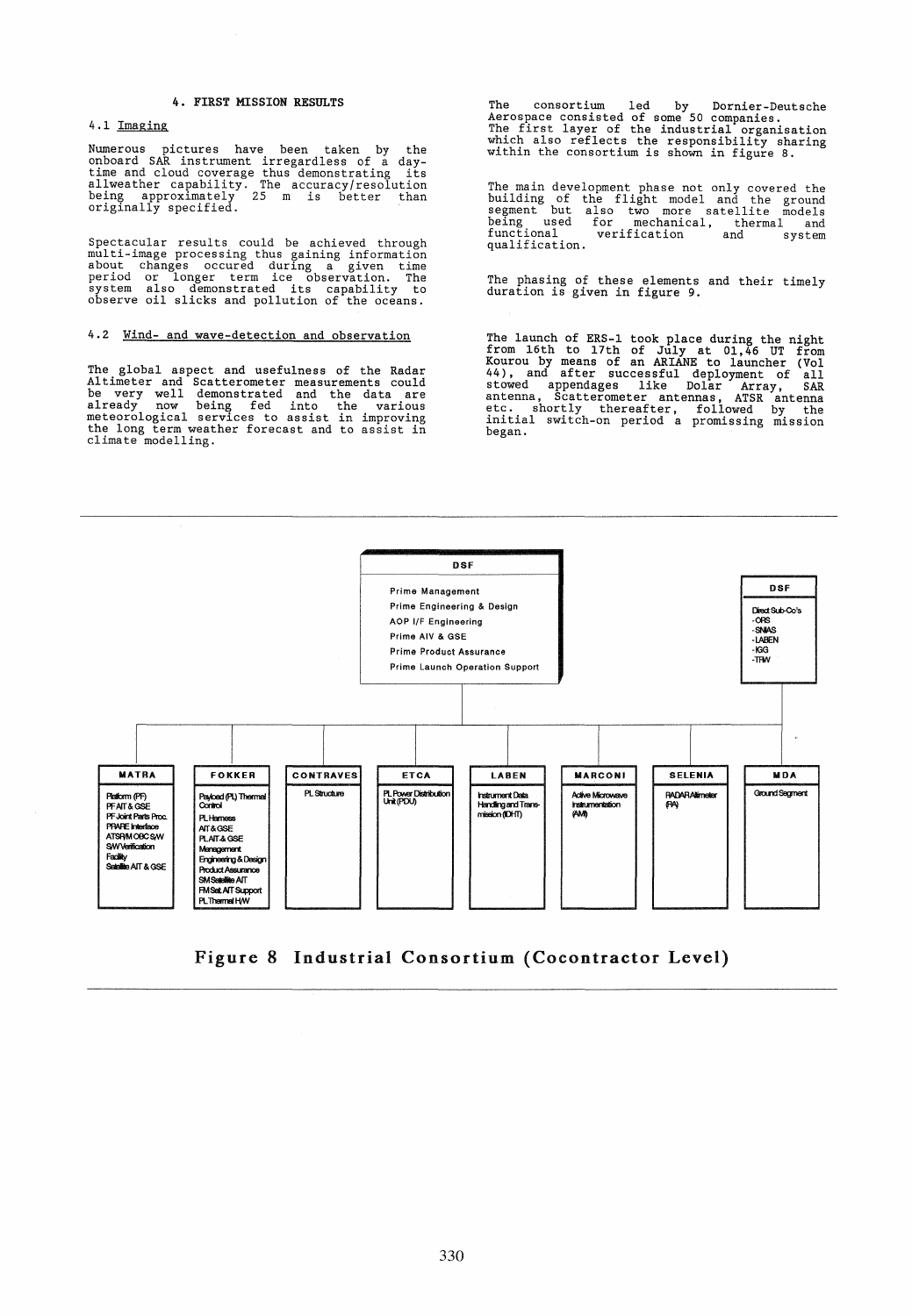



Figure 9 ERS-l/2 Programme (Summary Schedule)